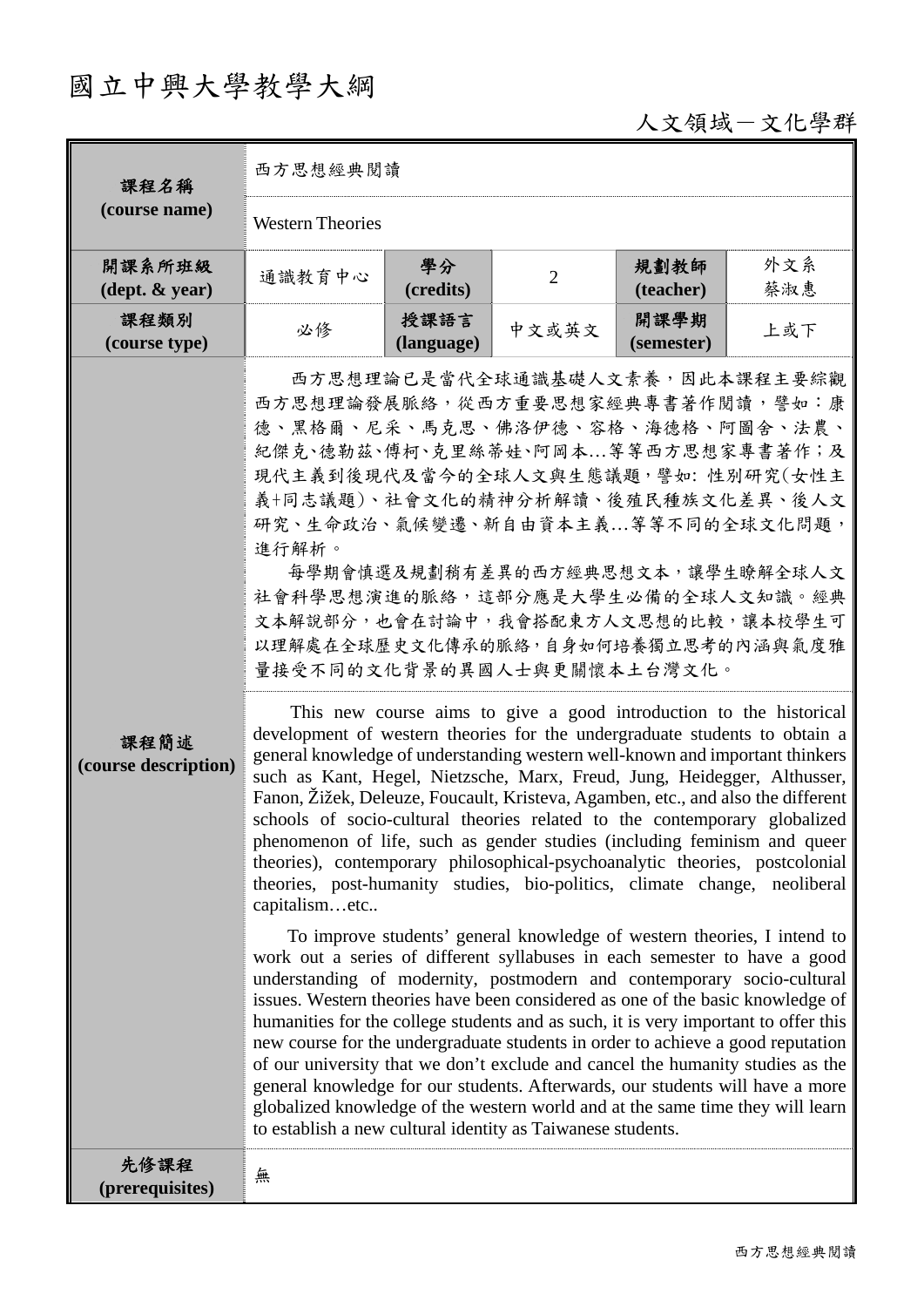| 課程目標與核心能力關聯配比(%)<br>(relevance of course objectives and core learning outcomes)                                                                                                                                                                                                                                                                                                                                                                                                                                                                                                                                                                                                                                                                                                                                                                                                                                                                                                                                                                                                                                                                                                                                    |                                                                                                                                                                                                                                                                                                                                                                                                                                                                                                                                   |                   |      |                  |  |  |  |  |  |
|--------------------------------------------------------------------------------------------------------------------------------------------------------------------------------------------------------------------------------------------------------------------------------------------------------------------------------------------------------------------------------------------------------------------------------------------------------------------------------------------------------------------------------------------------------------------------------------------------------------------------------------------------------------------------------------------------------------------------------------------------------------------------------------------------------------------------------------------------------------------------------------------------------------------------------------------------------------------------------------------------------------------------------------------------------------------------------------------------------------------------------------------------------------------------------------------------------------------|-----------------------------------------------------------------------------------------------------------------------------------------------------------------------------------------------------------------------------------------------------------------------------------------------------------------------------------------------------------------------------------------------------------------------------------------------------------------------------------------------------------------------------------|-------------------|------|------------------|--|--|--|--|--|
| 課程目標                                                                                                                                                                                                                                                                                                                                                                                                                                                                                                                                                                                                                                                                                                                                                                                                                                                                                                                                                                                                                                                                                                                                                                                                               |                                                                                                                                                                                                                                                                                                                                                                                                                                                                                                                                   | course objectives |      | 配比<br>合計<br>100% |  |  |  |  |  |
| 理解西方思潮演進,從啟蒙時<br>期、現代主義、後現代到當今後                                                                                                                                                                                                                                                                                                                                                                                                                                                                                                                                                                                                                                                                                                                                                                                                                                                                                                                                                                                                                                                                                                                                                                                    | The goal of this new course aims to give a<br>good introduction to the historical<br>development of western theories, including<br>their important thinkers from modernity,<br>from the age of enlightenment, modernity,<br>post-modernity, post-humanity studies,<br>biopolitics, till the contemporary<br>globalized neoliberal capitalism and the<br>problem of eco-critical climate change in<br>order to help understand the globalized<br>problem of the world and achieve a new<br>cultural identity as Taiwanese students |                   | 人文素養 | 40%              |  |  |  |  |  |
| 人文思維、環境氣候變遷的環球<br>生命政治問題。讓本校學生理解                                                                                                                                                                                                                                                                                                                                                                                                                                                                                                                                                                                                                                                                                                                                                                                                                                                                                                                                                                                                                                                                                                                                                                                   |                                                                                                                                                                                                                                                                                                                                                                                                                                                                                                                                   |                   | 科學素養 | 0%               |  |  |  |  |  |
| 身處台灣在地文化的同時也明瞭<br>全球人文思潮的歷史變遷,進而                                                                                                                                                                                                                                                                                                                                                                                                                                                                                                                                                                                                                                                                                                                                                                                                                                                                                                                                                                                                                                                                                                                                                                                   |                                                                                                                                                                                                                                                                                                                                                                                                                                                                                                                                   |                   | 溝通能力 | 0%               |  |  |  |  |  |
| 建立穩固的台灣認同。                                                                                                                                                                                                                                                                                                                                                                                                                                                                                                                                                                                                                                                                                                                                                                                                                                                                                                                                                                                                                                                                                                                                                                                                         |                                                                                                                                                                                                                                                                                                                                                                                                                                                                                                                                   |                   | 創新能力 | 0%               |  |  |  |  |  |
|                                                                                                                                                                                                                                                                                                                                                                                                                                                                                                                                                                                                                                                                                                                                                                                                                                                                                                                                                                                                                                                                                                                                                                                                                    |                                                                                                                                                                                                                                                                                                                                                                                                                                                                                                                                   |                   | 國際視野 | 30%              |  |  |  |  |  |
|                                                                                                                                                                                                                                                                                                                                                                                                                                                                                                                                                                                                                                                                                                                                                                                                                                                                                                                                                                                                                                                                                                                                                                                                                    |                                                                                                                                                                                                                                                                                                                                                                                                                                                                                                                                   |                   | 社會關懷 | 30%              |  |  |  |  |  |
| 課程目標之教學方法與評量方法<br>(teaching and assessment methods for course objectives)                                                                                                                                                                                                                                                                                                                                                                                                                                                                                                                                                                                                                                                                                                                                                                                                                                                                                                                                                                                                                                                                                                                                          |                                                                                                                                                                                                                                                                                                                                                                                                                                                                                                                                   |                   |      |                  |  |  |  |  |  |
| 教學方法 (teaching methods)                                                                                                                                                                                                                                                                                                                                                                                                                                                                                                                                                                                                                                                                                                                                                                                                                                                                                                                                                                                                                                                                                                                                                                                            | 學習評量方式 (evaluation)                                                                                                                                                                                                                                                                                                                                                                                                                                                                                                               |                   |      |                  |  |  |  |  |  |
| 開課教授講座、學生分組報告、週末系列不同學<br>者講座課程                                                                                                                                                                                                                                                                                                                                                                                                                                                                                                                                                                                                                                                                                                                                                                                                                                                                                                                                                                                                                                                                                                                                                                                     | 口頭報告、期中作業、期末分組報告與作業                                                                                                                                                                                                                                                                                                                                                                                                                                                                                                               |                   |      |                  |  |  |  |  |  |
| 授課內容 (單元名稱與內容、習作 / 考試進度、備註)<br>(course content and homework / tests schedule)                                                                                                                                                                                                                                                                                                                                                                                                                                                                                                                                                                                                                                                                                                                                                                                                                                                                                                                                                                                                                                                                                                                                      |                                                                                                                                                                                                                                                                                                                                                                                                                                                                                                                                   |                   |      |                  |  |  |  |  |  |
| $1st$ week: a general introduction<br>2 <sup>nd</sup> week: the age of enlightenment (啟蒙時期, 簡介康德的啟蒙思想)<br>3 <sup>rd</sup> week: modernity: Avant-garde movements (現代主義: 前衛思潮運動)<br>4 <sup>th</sup> week: The Phenomenology of Spirit, by Hegel (黑格爾的《精神現象學》簡介)<br>5 <sup>th</sup> week: Thus Spake Zarathustra, by Nietzsche (尼采的《查拉圖斯特拉如是說》簡介)<br>6 <sup>th</sup> week: Economic and Philosophical Manuscripts, by Marx (馬克思的《經濟學手稿》簡介)<br>$7th$ week: Unconscious and "Civilization and Its Discontent" by Freud<br>(佛洛伊德的潛意識概念與一篇文章論文明與其不滿)<br>8 <sup>th</sup> week: The Collective Unconscious and Archetype by Jung<br>(容格的集體潛意識與原型意識概念簡介)<br>9 <sup>th</sup> week: "Ideology and Ideological State Apparatuses" by Althusser<br>(阿圖舍的意識形態與意識形態國家機器概念簡介)<br>10 <sup>th</sup> week: The Basic Writing by Heidegger (海德格有關哲思的基本概念書寫的簡介及其他) or<br>Different schools of Feminism (女性主義不同派別簡介)<br>11 <sup>th</sup> week: Black Skin and White Mask by Fanon (法農的《黑皮膚、白面具》簡介) or<br>The Location of Culture by Homi Bhabha (巴芭的《文化位置》簡介)<br>12 <sup>th</sup> week: Looking Awry by Žižek (紀傑克對大眾文化用拉岡精神分析的解讀簡介) or<br>post-humanity (後人文思想簡介)<br>13 <sup>th</sup> week: Anti-Oedipus, by Deleuze (德勒兹《反伊底帕斯》的簡介) or |                                                                                                                                                                                                                                                                                                                                                                                                                                                                                                                                   |                   |      |                  |  |  |  |  |  |